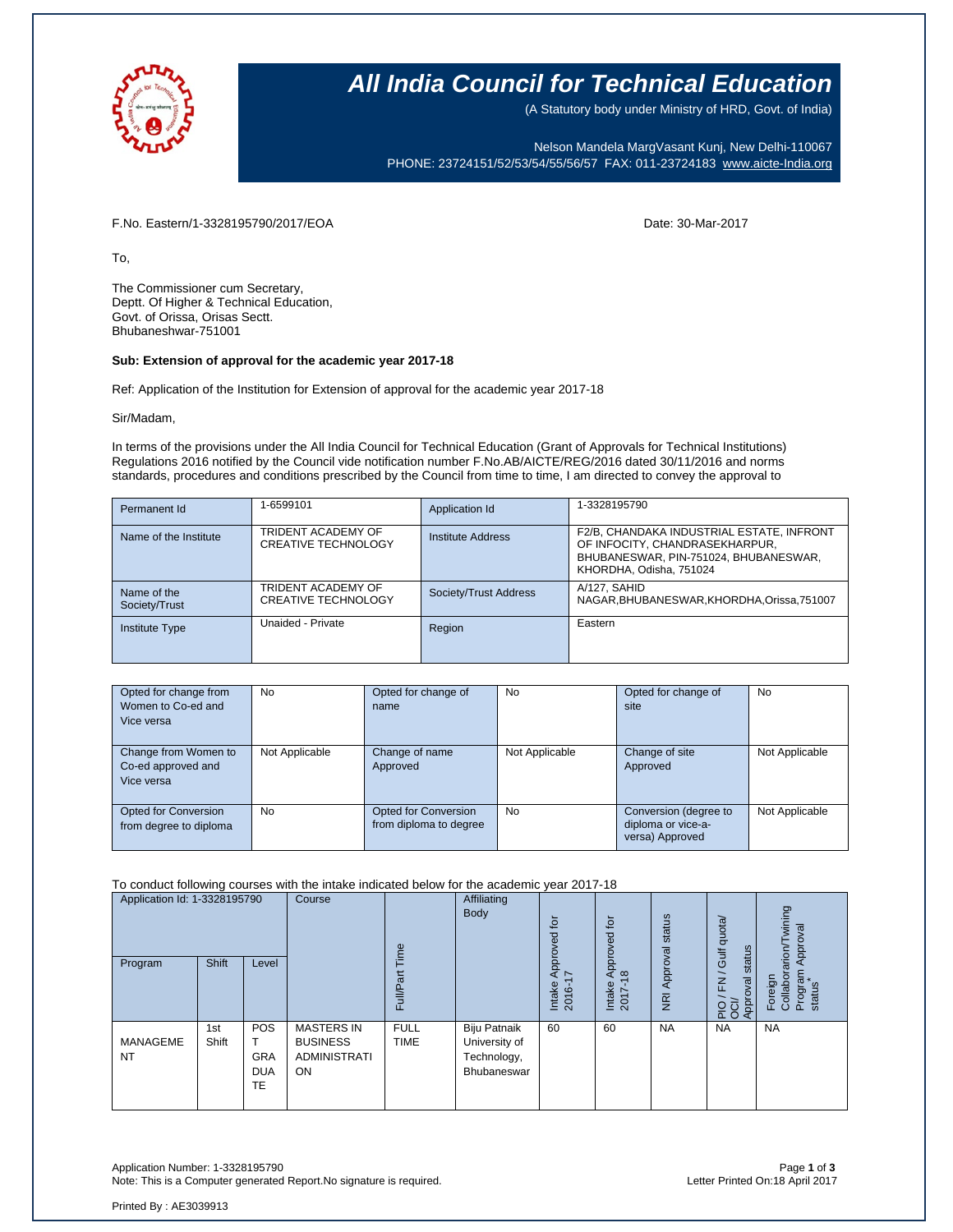

## **All India Council for Technical Education**

(A Statutory body under Ministry of HRD, Govt. of India)

Nelson Mandela MargVasant Kunj, New Delhi-110067 PHONE: 23724151/52/53/54/55/56/57 FAX: 011-23724183 [www.aicte-India.org](http://www.aicte-india.org/)

| Shift<br>$\mathbf$<br><b>TIME</b><br>University of<br><b>COMPUTER</b><br><b>APPLICATIONS</b><br><b>GRA</b><br>Technology,<br><b>DUA</b><br>Bhubaneswar<br>TE | <b>MCA</b> | <b>POS</b><br>1st | <b>MASTERS IN</b> | <b>FULL</b> | Biju Patnaik | 120 | 120 | <b>NA</b> | <b>NA</b> | <b>NA</b> |
|--------------------------------------------------------------------------------------------------------------------------------------------------------------|------------|-------------------|-------------------|-------------|--------------|-----|-----|-----------|-----------|-----------|
|--------------------------------------------------------------------------------------------------------------------------------------------------------------|------------|-------------------|-------------------|-------------|--------------|-----|-----|-----------|-----------|-----------|

The above mentioned approval is subject to the condition that

TRIDENT ACADEMY OF CREATIVE TECHNOLOGY

shall follow and adhere to the Regulations, guidelines and directions issued by AICTE from time to time and the undertaking / affidavit given by the institution along with the application submitted by the institution on portal.

In case of any differences in content in this Computer generated Extension of Approval Letter, the content/information as approved by the Executive Council / General Council as available on the record of AICTE shall be final and binding.

Strict compliance of Anti-Ragging Regulation:- Approval is subject to strict compliance of provisions made in AICTE Regulation notified vide F. No. 37-3/Legal/AICTE/2009 dated July 1, 2009 for Prevention and Prohibition of Ragging in Technical Institutions. In case Institution fails to take adequate steps to Prevent Ragging or fails to act in accordance with AICTE Regulation or fails to punish perpetrators or incidents of Ragging, it will be liable to take any action as defined under clause 9(4) of the said Regulation.

 **Note: Validity of the course details may be verified at www.aicte-india.org** 

 **Prof. A.P Mittal Member Secretary, AICTE**

Copy to:

- **1. The Regional Officer,** All India Council for Technical Education College of Leather Technology Campus Block LB, Sector III, Salt Lake City Kolkata - 700 098, West Bengal
- **2. The Director Of Technical Education\*\*,** Odisha
- **3. The Registrar\*\*,** Biju Patnaik University of Technology, Bhubaneswar
- **4. The Principal / Director,** TRIDENT ACADEMY OF CREATIVE TECHNOLOGY F2/B, CHANDAKA INDUSTRIAL ESTATE, INFRONT OF INFOCITY, CHANDRASEKHARPUR, BHUBANESWAR, PIN-751024, BHUBANESWAR,KHORDHA, Odisha,751024
- **5. The Secretary / Chairman,** TRIDENT ACADEMY OF CREATIVE TECHNOLOGY A/127, SAHID NAGAR, BHUBANESWAR,KHORDHA, Orissa,751007

### **6. Guard File(AICTE)**

**Note: \*\* - Approval letter copy will not be communicated through post/email. However, provision is made in the portal for** 

Application Number: 1-3328195790 Page **2** of **3** Note: This is a Computer generated Report.No signature is required.